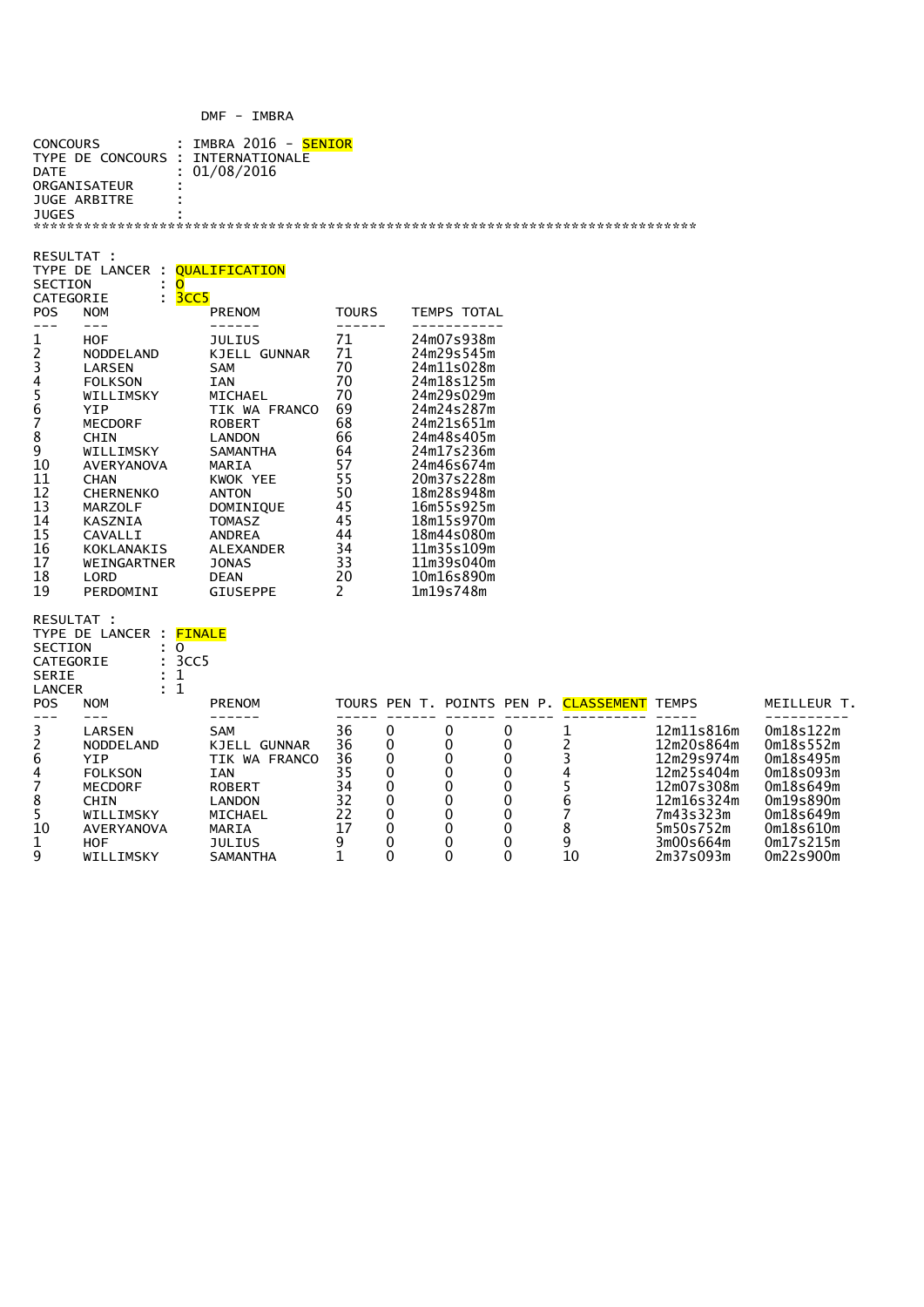## DMF - IMBRA

| CONCOURS<br>DATE<br>JUGES                                                                                                                    | TYPE DE CONCOURS : INTERNATIONALE<br>ORGANISATEUR<br>JUGE ARBITRE                                                                                                                                                                                                                                                                          | : IMBRA 2016 - <mark>SENIOR</mark><br>01/08/2016                                                                                                                                                                                                                                                    |                                                                                                                                                  |                                           |                                                                                                                                                                                                                                                                                                                                                                        |                                                                               |                                             |                                                                                                                        |                                                                                                                               |
|----------------------------------------------------------------------------------------------------------------------------------------------|--------------------------------------------------------------------------------------------------------------------------------------------------------------------------------------------------------------------------------------------------------------------------------------------------------------------------------------------|-----------------------------------------------------------------------------------------------------------------------------------------------------------------------------------------------------------------------------------------------------------------------------------------------------|--------------------------------------------------------------------------------------------------------------------------------------------------|-------------------------------------------|------------------------------------------------------------------------------------------------------------------------------------------------------------------------------------------------------------------------------------------------------------------------------------------------------------------------------------------------------------------------|-------------------------------------------------------------------------------|---------------------------------------------|------------------------------------------------------------------------------------------------------------------------|-------------------------------------------------------------------------------------------------------------------------------|
| RESULTAT<br>SECTION<br>CATEGORIE                                                                                                             | TYPE DE LANCER : <mark>QUALIFICATION</mark><br>: O<br>: <mark>7CC5</mark>                                                                                                                                                                                                                                                                  |                                                                                                                                                                                                                                                                                                     |                                                                                                                                                  |                                           |                                                                                                                                                                                                                                                                                                                                                                        |                                                                               |                                             |                                                                                                                        |                                                                                                                               |
| POS                                                                                                                                          | <b>NOM</b>                                                                                                                                                                                                                                                                                                                                 | <b>PRENOM</b>                                                                                                                                                                                                                                                                                       | <b>TOURS</b>                                                                                                                                     |                                           | TEMPS TOTAL                                                                                                                                                                                                                                                                                                                                                            |                                                                               |                                             |                                                                                                                        |                                                                                                                               |
| $---$<br>1<br>2<br>3<br>4<br>5<br>6<br>7<br>8<br>9<br>10<br>11<br>12<br>13<br>14<br>15<br>16<br>17<br>18<br>19<br>20<br>21<br>22<br>23<br>24 | $---$<br><b>DORUM</b><br>отт<br><b>ZHAO</b><br>NODDELAND<br>LARSEN<br>EKKJESTOL<br><b>CHERNENKO</b><br>CAVALLI<br>WAUMSLEY<br>KAWULAK<br><b>SCHOLL</b><br>KISS<br>CHIN<br>CAILLET<br>WILLIMSKY<br>YIP<br><b>SING CHEUNG</b><br>AVERYANOVA<br>MAIORNIKOFF<br><b>BUONAIUTO</b><br><b>SUNDE</b><br>DANIEL<br><b>FIELDS</b><br><b>BANASZAK</b> | ------<br>ANDERS MINDE<br>WINFRIED<br>BО<br>KJELL GUNNAR<br><b>SAM</b><br>HARALD<br>ANTON<br>ANDREA<br>JULIAN<br>BARBARA<br>LUTZ RAINER<br>ZSOLT<br>LANDON<br>SAMUEL<br>MICHAEL<br>TIK WA FRANCO 44<br>LUNG<br>MARIA<br><b>LUC</b><br>MICHAEL<br>SUNNIVA LOVDAL 32<br>ROBERT<br>MICK<br><b>JORG</b> | $- - - - - -$<br>78<br>78<br>77<br>76<br>76<br>74<br>72<br>71<br>71<br>63<br>55<br>54<br>53<br>48<br>48<br>43<br>42<br>42<br>40<br>32<br>26<br>0 |                                           | -----------<br>24m34s740m<br>24m36s112m<br>24m34s692m<br>24m19s093m<br>24m23s960m<br>24m47s953m<br>24m30s638m<br>24m33s258m<br>24m37s579m<br>24m37s080m<br>18m55s500m<br>20m41s206m<br>18m25s517m<br>16m22s947m<br>16m42s976m<br>17m14s739m<br>12m56s775m<br>15m21s670m<br>21m53s060m<br>17m38s216m<br>11m15s437m<br>12m40s053m<br>22m06s149m<br>0 <sub>m00s000m</sub> |                                                                               |                                             |                                                                                                                        |                                                                                                                               |
| RESULTAT<br>SECTION<br>CATEGORIE<br>SERIE<br>LANCER<br>POS                                                                                   | TYPE DE LANCER : <mark>FINALE</mark><br>$\therefore$ 0<br>: 7 CC 5<br>: 1<br>: 1<br><b>NOM</b>                                                                                                                                                                                                                                             | <b>PRENOM</b>                                                                                                                                                                                                                                                                                       |                                                                                                                                                  |                                           |                                                                                                                                                                                                                                                                                                                                                                        |                                                                               | TOURS PEN T. POINTS PEN P. CLASSEMENT TEMPS |                                                                                                                        | MEILLEUR T.                                                                                                                   |
| $- - -$<br>6<br>7<br>3<br>9<br>10<br>1<br>5<br>2<br>4                                                                                        | $- - -$<br><b>EKKJESTOL</b><br><b>CHERNENKO</b><br><b>ZHAO</b><br>WAUMSLEY<br>KAWULAK<br><b>DORUM</b><br>LARSEN<br>0TT<br>NODDELAND                                                                                                                                                                                                        | $- - - - - -$<br>HARALD<br><b>ANTON</b><br>BO.<br>JULIAN<br>BARBARA<br>ANDERS MINDE<br><b>SAM</b><br>WINFRIED<br>KJELL GUNNAR                                                                                                                                                                       | $\frac{1}{2}$<br>39<br>38<br>38<br>38<br>25<br>12<br>12<br>11<br>10                                                                              | 0<br>0<br>0<br>0<br>7<br>0<br>0<br>0<br>0 | 0<br>0<br>0<br>0<br>0<br>0<br>0<br>0<br>$\Omega$                                                                                                                                                                                                                                                                                                                       | 0<br>$\Omega$<br>0<br>0<br>0<br>0<br>$\mathbf{0}$<br>$\mathbf{0}$<br>$\Omega$ | 1<br>2<br>3<br>4<br>5<br>6<br>7<br>8<br>9   | 12m16s793m<br>12m04s625m<br>12m08s650m<br>12m12s675m<br>11m56s591m<br>3m37s466m<br>3m40s664m<br>3m25s688m<br>3m21s273m | 0m17s699m<br>0m17s332m<br>0m16s267m<br>0m17s684m<br>0 <sub>m19s059m</sub><br>0m17s395m<br>0m17s108m<br>0m17s158m<br>0m16s776m |

8 CAVALLI ANDREA 7 0 0 0 10 4m41s005m 0m18s357m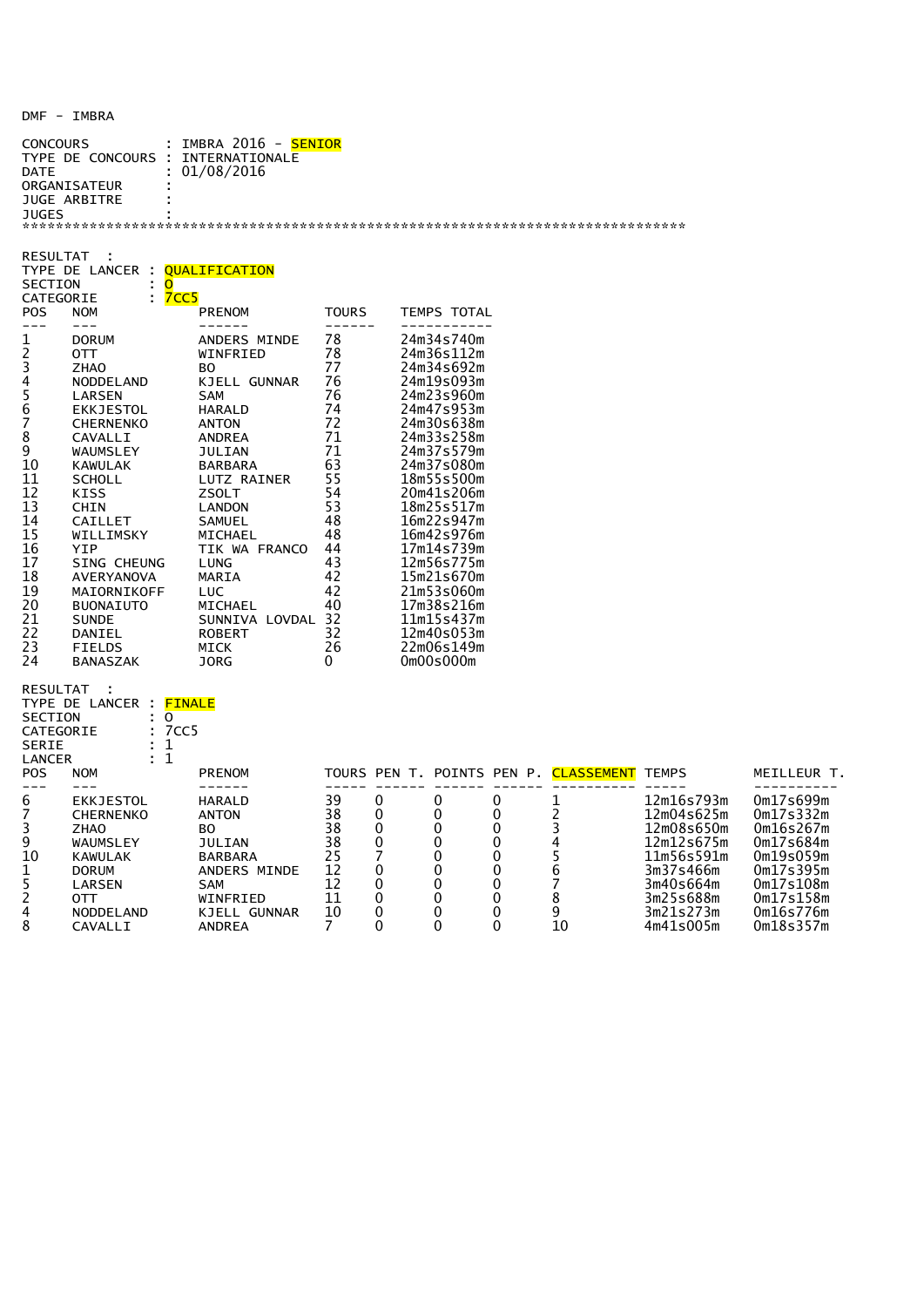## FEDERATION DE FRANCE DE MODELISME NAVAL

| <b>CONCOURS</b><br>TYPE DE CONCOURS : INTERNATIONALE<br><b>DATF</b> | : IMBRA 2016 - <mark>SENIOR</mark><br>: 01/08/2016 |
|---------------------------------------------------------------------|----------------------------------------------------|
| ORGANISATEUR<br>JUGE ARBITRE                                        | ÷<br>٠                                             |
| <b>JUGES</b>                                                        | ٠                                                  |

\*\*\*\*\*\*\*\*\*\*\*\*\*\*\*\*\*\*\*\*\*\*\*\*\*\*\*\*\*\*\*\*\*\*\*\*\*\*\*\*\*\*\*\*\*\*\*\*\*\*\*\*\*\*\*\*\*\*\*\*\*\*\*\*\*\*\*\*\*\*\*\*\*\*\*\*\*\*\*

8 HOF CHRISTIAN 6 0 0 0 9 1m43s835m 0m16s200m

| <b>RESULTAT</b><br>TYPE DE LANCER<br><b>SECTION</b><br>CATEGORIE<br>÷<br><b>POS</b><br><b>NOM</b>                                                                                                                                                                                                                     | <b>OUALIFICATION</b><br>O<br>15 <sub>CC</sub><br><b>PRENOM</b>                                                                                                                                                                              | <b>TOURS</b>                                                                               | TEMPS TOTAL                                                                                                                                                                                                              |
|-----------------------------------------------------------------------------------------------------------------------------------------------------------------------------------------------------------------------------------------------------------------------------------------------------------------------|---------------------------------------------------------------------------------------------------------------------------------------------------------------------------------------------------------------------------------------------|--------------------------------------------------------------------------------------------|--------------------------------------------------------------------------------------------------------------------------------------------------------------------------------------------------------------------------|
| 1<br>NODDELAND<br>2<br><b>DORUM</b><br>3<br><b>CHERNENKO</b><br>4<br>TISSERANT<br>5<br>6<br>DANIEL<br>NICHOLLS<br>7<br>MARLES<br>8<br>HOF<br>9<br>CAILLET<br>10<br><b>SCHWAB</b><br>11<br>TRAKS<br>12<br><b>BUONAIUTO</b><br>13<br><b>FOLKSON</b><br>14<br><b>STELMASZYK</b><br>15<br><b>SUNDE</b><br>16<br>THEILMANN | <b>GUNNAR</b><br>KJELLI<br>ANDERS MINDE<br><b>ANTON</b><br>JEAN PAUL<br><b>ROBERT</b><br><b>DANNY</b><br><b>DAVE</b><br>CHRISTIAN<br>SAMUEL<br><b>MARKUS</b><br>TOMASZ<br>MICHAEL<br><b>IAN</b><br><b>WOJCIECH</b><br>SUNNIVA LOVDAL<br>JAN | 83<br>83<br>79<br>73<br>70<br>61<br>60<br>54<br>49<br>48<br>41<br>39<br>33<br>27<br>7<br>0 | 23m15s741m<br>24m24s204m<br>22m13s322m<br>24m35s395m<br>24m24s756m<br>20m47s868m<br>18m16s293m<br>14m26s855m<br>15m49s507m<br>13m49s895m<br>16m32s822m<br>14m28s691m<br>9m57s632m<br>9m31s369m<br>2m04s598m<br>0m21s607m |

| <b>RESULTAT</b> |                                      |                    |    |   |  |   |                                             |            |             |
|-----------------|--------------------------------------|--------------------|----|---|--|---|---------------------------------------------|------------|-------------|
|                 | TYPE DE LANCER : <mark>FINALE</mark> |                    |    |   |  |   |                                             |            |             |
| <b>SECTION</b>  |                                      | 0                  |    |   |  |   |                                             |            |             |
| CATEGORIE       |                                      | : 15 <sub>CC</sub> |    |   |  |   |                                             |            |             |
| <b>SERIE</b>    |                                      |                    |    |   |  |   |                                             |            |             |
| LANCER          |                                      |                    |    |   |  |   |                                             |            |             |
| POS.            | <b>NOM</b>                           | <b>PRENOM</b>      |    |   |  |   | TOURS PEN T. POINTS PEN P. CLASSEMENT TEMPS |            | MEILLEUR T. |
|                 |                                      |                    |    |   |  |   |                                             |            |             |
| 3               | <b>CHERNENKO</b>                     | <b>ANTON</b>       | 45 | 0 |  | 0 |                                             | 12m07s308m | 0m14s731m   |
| 1               | <b>NODDELAND</b>                     | KJELL GUNNAR       | 45 |   |  |   |                                             | 12m08s509m | 0m14s621m   |
| 9               | CAILLET                              | SAMUEL             | 39 |   |  |   |                                             | 12m15s405m | 0m17s084m   |
| 5.              | DANIEL                               | <b>ROBERT</b>      | 38 | 0 |  |   |                                             | 12m11s879m | 0m16s960m   |
| 4               | <b>TISSERANT</b>                     | <b>JEAN PAUL</b>   | 37 |   |  |   |                                             | 12m06s466m | 0m16s131m   |
| 2.              | <b>DORUM</b>                         | ANDERS MINDE       | 31 |   |  | 0 |                                             | 11m18s652m | 0m15s735m   |
| 10              | <b>SCHWAB</b>                        | MARKUS             | 25 | 0 |  |   |                                             | 7m11s312m  | 0m15s419m   |
| 6               | <b>NICHOLLS</b>                      | <b>DANNY</b>       | 10 | 0 |  |   |                                             | 3m05s579m  | Om16s874m   |

7 MARLES DAVE 0 0 0 0 10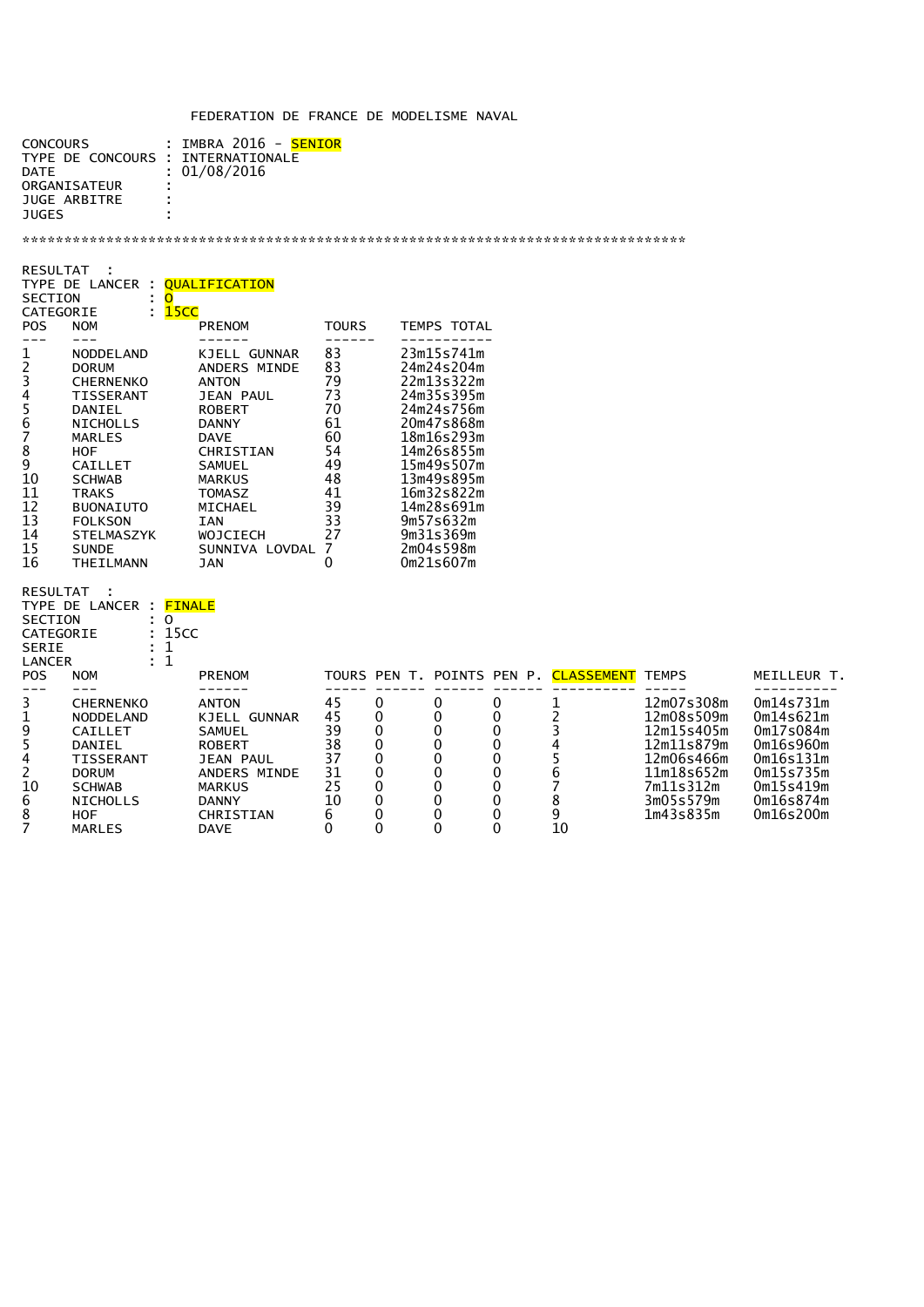## FEDERATION DE FRANCE DE MODELISME NAVAL

| IMBRA 2016 -<br><b>SENTOR</b><br>÷ |
|------------------------------------|
| TNTFRNATTONAL F                    |
| : 01/08/2016                       |
| $\blacksquare$                     |
|                                    |
|                                    |
|                                    |
|                                    |

| RESULTAT<br><b>SECTION</b><br><b>POS</b>                                                                                                                            | TYPE DE LANCER : QUALIFICATION<br>∶ O<br>: <mark>27CC</mark><br>CATEGORIE<br><b>NOM</b>                                                                                                                                                                                                                                                                                                               | PRENOM                                                                                                                                                                                                                                                                                                                        | <b>TOURS</b>                                                                                                                                                                   | TEMPS TOTAL                                                                                                                                                                                                                                                                                                                                                                                               |  |
|---------------------------------------------------------------------------------------------------------------------------------------------------------------------|-------------------------------------------------------------------------------------------------------------------------------------------------------------------------------------------------------------------------------------------------------------------------------------------------------------------------------------------------------------------------------------------------------|-------------------------------------------------------------------------------------------------------------------------------------------------------------------------------------------------------------------------------------------------------------------------------------------------------------------------------|--------------------------------------------------------------------------------------------------------------------------------------------------------------------------------|-----------------------------------------------------------------------------------------------------------------------------------------------------------------------------------------------------------------------------------------------------------------------------------------------------------------------------------------------------------------------------------------------------------|--|
| $---$<br>$\mathbf 1$<br>2345678<br>$\overline{9}$<br>10<br>11<br>12<br>13<br>14<br>15<br>16<br>17<br>18<br>19<br>20<br>21<br>22<br>23<br>24<br>25<br>26<br>27<br>28 | $---$<br>NODDELAND<br><b>ENGEL</b><br><b>COSTA</b><br><b>RUCCO</b><br><b>HOF</b><br><b>CHAN</b><br><b>ZHAO</b><br>KVISBERGLIEN<br>ZWARTBOL<br>RASMUSSEN<br>EKKJESTOL<br>ZBIGNIEW<br><b>KISS</b><br>DE ROO<br>TRAKS<br><b>TJUGEN</b><br>WALTERS<br>CAVALLI<br><b>VEIT</b><br>GUERRINI<br>NERMERICH<br>THEILMANN<br>STAGNANI<br>KRONSTRAND<br><b>RAEYMAEKERS</b><br><b>MARLES</b><br>KASZNIA<br>WRAIGHT | -------<br>KJELL GUNNAR<br><b>STEFAN</b><br>ERICH<br>NICO<br>JOACHIM<br>KWOK YEE<br>BO <sub>b</sub><br><b>ARE</b><br>KEES<br>LEIF<br>HARALD<br>SKRZYPIEC<br>ZSOLT<br>JULIUS<br>TOMASZ<br>OLE-BJORN<br><b>ROELF</b><br>ANDREA<br><b>STEFAN</b><br>ROMANO<br>DIRK<br>JAN<br>IVAN<br>JAN<br>ROB<br>DAVE<br>TOMASZ<br><b>MARK</b> | ------<br>84<br>82<br>81<br>81<br>80<br>80<br>79<br>79<br>78<br>77<br>76<br>66<br>64<br>61<br>60<br>57<br>54<br>53<br>47<br>47<br>46<br>30<br>25<br>25<br>23<br>17<br>16<br>14 | --------<br>24m44s130m<br>24m14s770m<br>24m14s552m<br>24m14s787m<br>24m20s527m<br>24m28s841m<br>24m22s827m<br>24m25s973m<br>23m37s072m<br>24m11s074m<br>24m27s360m<br>24m33s094m<br>24m25s395m<br>19m05s530m<br>24m04s912m<br>18m08s525m<br>22m02s763m<br>16m16s581m<br>14m27s831m<br>16m17s516m<br>15m57s425m<br>8m51s139m<br>7m13s658m<br>7m25s413m<br>8m19s047m<br>5m09s131m<br>5m46s899m<br>4m33s209m |  |
| SECTION<br><b>SERIE</b><br><b>LANCER</b><br><b>POS</b><br>$- - -$                                                                                                   | RESULTAT :<br>TYPE DE LANCER : FINALE<br>$\mathbf{.} \circ$<br>: 27 <sub>CC</sub><br>CATEGORIE<br>: 1<br>: 1<br><b>NOM</b><br>$---$                                                                                                                                                                                                                                                                   | <b>PRENOM</b><br>------                                                                                                                                                                                                                                                                                                       | -----                                                                                                                                                                          | TOURS PEN T. POINTS PEN P. CLASSEMENT TH                                                                                                                                                                                                                                                                                                                                                                  |  |

POS MEILLEUR T.

| 2  | ENGEL            | <b>STEFAN</b>   | 40 |  |    | 12m19s429m            | 0m16s740m |
|----|------------------|-----------------|----|--|----|-----------------------|-----------|
| 5. | <b>HOF</b>       | <b>JOACHIM</b>  | 38 |  |    | 12m02s331m            | 0m16s525m |
| 3. | COSTA            | <b>ERICH</b>    | 37 |  |    | 12m09s445m            | 0m16s303m |
| 4  | <b>RUCCO</b>     | <b>NICO</b>     | 26 |  |    | 7m50s046m             | 0m15s846m |
| 8  | KVISBERGLIEN     | <b>ARE</b>      | 22 |  |    | 6m45s509m             | 0m16s557m |
| 10 | RASMUSSEN        | LEIF            | 21 |  |    | 6m32s982m             | Om16s582m |
| 6  | CHAN             | KWOK YEE        | 15 |  |    | 4m40s318m             | 0m16s493m |
|    | <b>ZHAO</b>      | BО              |    |  |    | 2m01s228m             | 0m16s196m |
| 9  | ZWARTBOL         | <b>KEES</b>     |    |  |    | 0 <sub>m55s801m</sub> | Om16s833m |
|    | <b>NODDELAND</b> | KJELL<br>GUNNAR |    |  | 10 |                       |           |